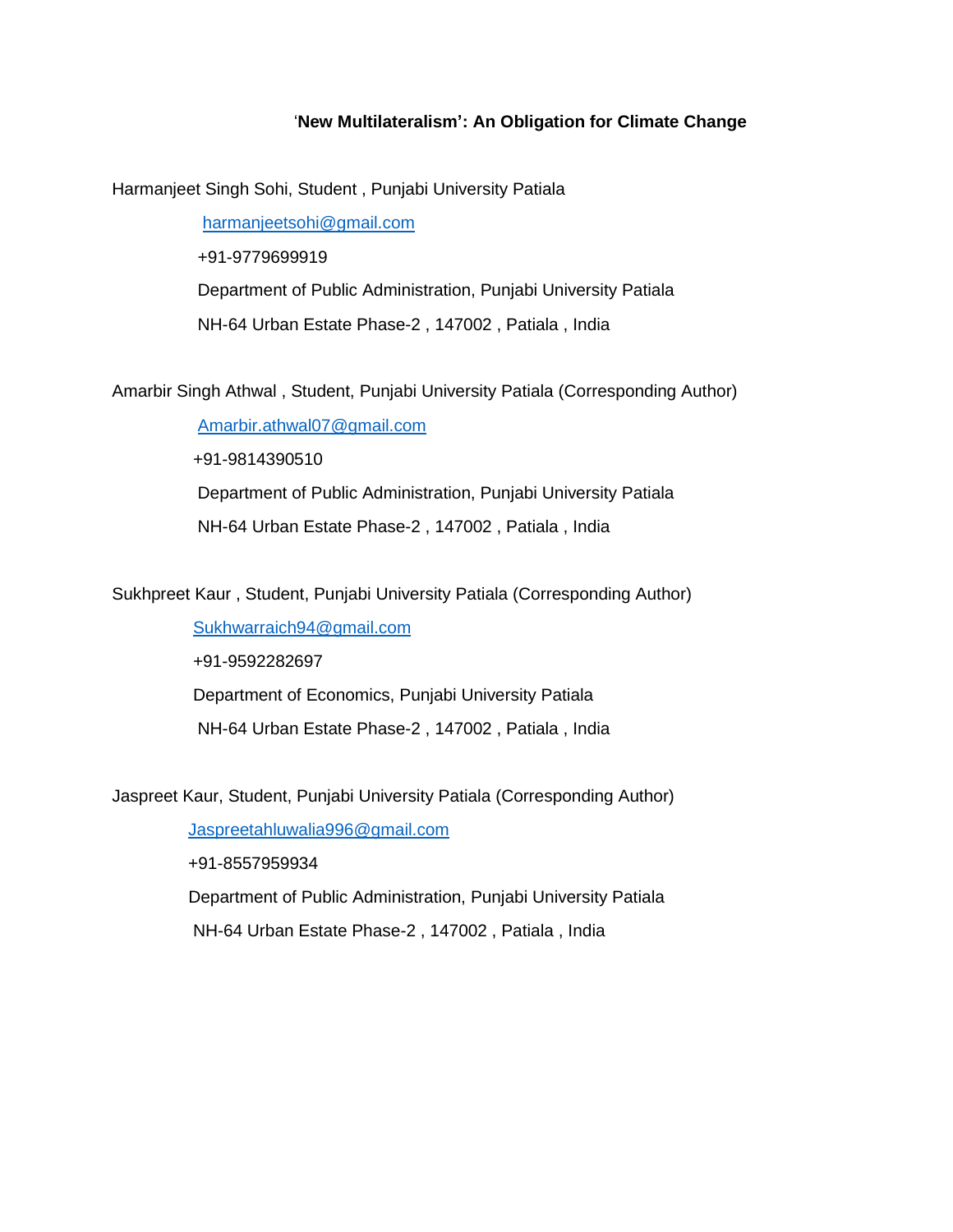### **ABSTRACT**

Climate change is one of the major challenges confronting by the world as a whole. Present projections of extinction danger due to climatic variations vary widely relying on the particular assumptions and geographic emphasis of every study. As not even a single country can escape from the impact of greenhouse gas emissions and from other like climate change solely, so the action to fight against it should also not be in isolation. Stresses on the climate framework are now causing effects on Earth's surface as this variation in climate is impelling a worldwide reorganization of existence on Earth, the survival of human beings depends on the living parts of natural and managed system and same is for other creatures. The primary response to varied climate is often a coinage in locality to remain within preferable atmospheric conditions. Species move pole ward at the cooler ends of their distribution, while at warmer ends the range limit contract. The rising surface temperatures also brings changes in common biological communities for example- prior blossoming of plants, thus the rate of response is different for distinct species. All of these progressions are inseparably connected to the well-being of different social orders in every country. Now there is necessity of a new and another vision that perceives the interconnected idea of worldwide difficulties affecting sustainable development and need of time is to evolve the aspect of new multilateral solution to climate change . In the new dimensions multilateralism must guarantee that we don't address worldwide difficulties in separation. The monetary emergency, the atmosphere emergency , the sustenance emergency and wretched destitution can't be settled now in piecemeal design. There is need of compelling and enabled instrument of administration equipped for meeting the prevailing worldwide climatic difficulties of the twenty-first century. So for the whole world the consideration is moving to harmony between the conceivable effects of climate change, the economic costs, mechanical advances and societal adjustments that are vital for relief . In this paper, various studies has been amalgamated in order to predict a global mean extinction rate, the need of new multilateralism that could provide the new vision towards the climate change solutions and to find out factors with greatest contribution in changing climate. This paper presents how two global attainments such as stabilization of climate and the evolution of multilateral actions are indispensable for sustainable progress. In any case, the two objectives can't be considered in disconnection: they should be mutually handled through a coordinated procedure.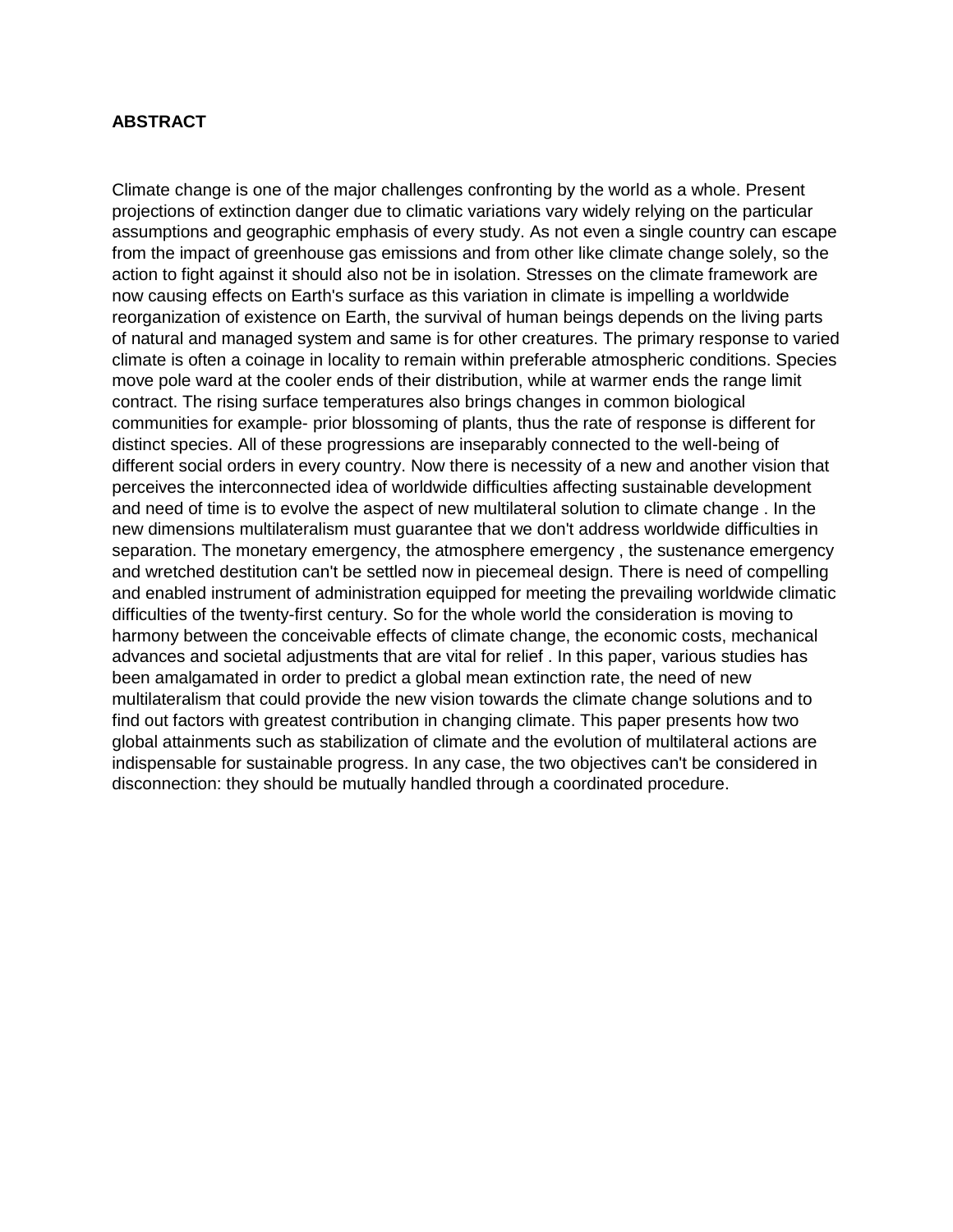# **Introduction**

Climate change is usually referred to as anthropogenic climatic variation which occurs due to changes in sunlight intensity, earth's natural processes or some challenging human activities.

Stresses on the climate framework are as of now causing effects on Earth's surface. These incorporate rising surface temperatures, yet in addition progressively visit floods and dry spells, and changes in common biological communities, for example, prior blossoming of plants, and poleward moves in the dispersion of a few animal categories. All of these progressions are inseparably connected to the wellbeing of human social orders. Climatic conditions influence human prosperity both straightforwardly, through the physical impacts of climatic boundaries, and in a roundabout way, through effects on the dimensions of contamination noticeable all around, on the farming, marine and freshwater frameworks that give nourishment. Furthermore, water, and on the vectors and pathogens that reason irresistible infections.

The survival of human beings depends on the living parts of natural and managed system. Even though the geographical limit of species is not static and it keeps on fluctuating with passage of time, climatic variation is impelling a worldwide reorganization of existence on earth [4]. For sea creatures, the primary response to varied climate is often a coinage in locality to remain within preferable atmospheric conditions. Species move pole ward at the cooler ends of their distribution while at warmer end range limit contracts. Thus, rate of response is different for distinct species. As it is presently broadly acknowledged that people are impacting global climate, chiefs are currently concentrating on the sort and timing of activities to restrict the rate of change. Consideration is moving to the harmony between the conceivable effects of climate change, and the economic costs, mechanical advances and societal adjustments that are vital for relief.

# Cultural Models of Climate Change

On the off chance that individuals need essence information of global climate change, how would they structure their sentiments on this issue? [1]Intensive interviews with and surveys of a wide variety of U.S. voters from 1989 to 1992 suggest two answers. To begin with, they apply ideas drawn from their comprehension of other natural problems, especially pollution and ozone depletion. Second, they bid to progressively broad ideas about nature, perceptions about the climate, and expansive ecological values. The two sorts of concepts involve what anthropologists call social models-that is, conceptual models of the essential manners by which the world works that are shared by the vast majority of the general population in the way of life [3].

# Effects of Climate Change on Ecosystem

When the world is envisioning remarkable increments in human population development and requests, the capacity of common ecosystems to convey environment administrations is being tested by the biggest climate-driven worldwide redistribution of species since the Last Glacial Maximum. Species are influenced by climate from various perspectives, including range shifts, changes in relative wealth inside species ranges, and subtler changes in movement timing and microhabitat use[5][6].The geographic dispersion of any species depends upon its ecological resilience, dispersal imperatives, and organic cooperation with different species [7]. As climate changes, species must endure the change, move, adjust, or face elimination [8]. Enduring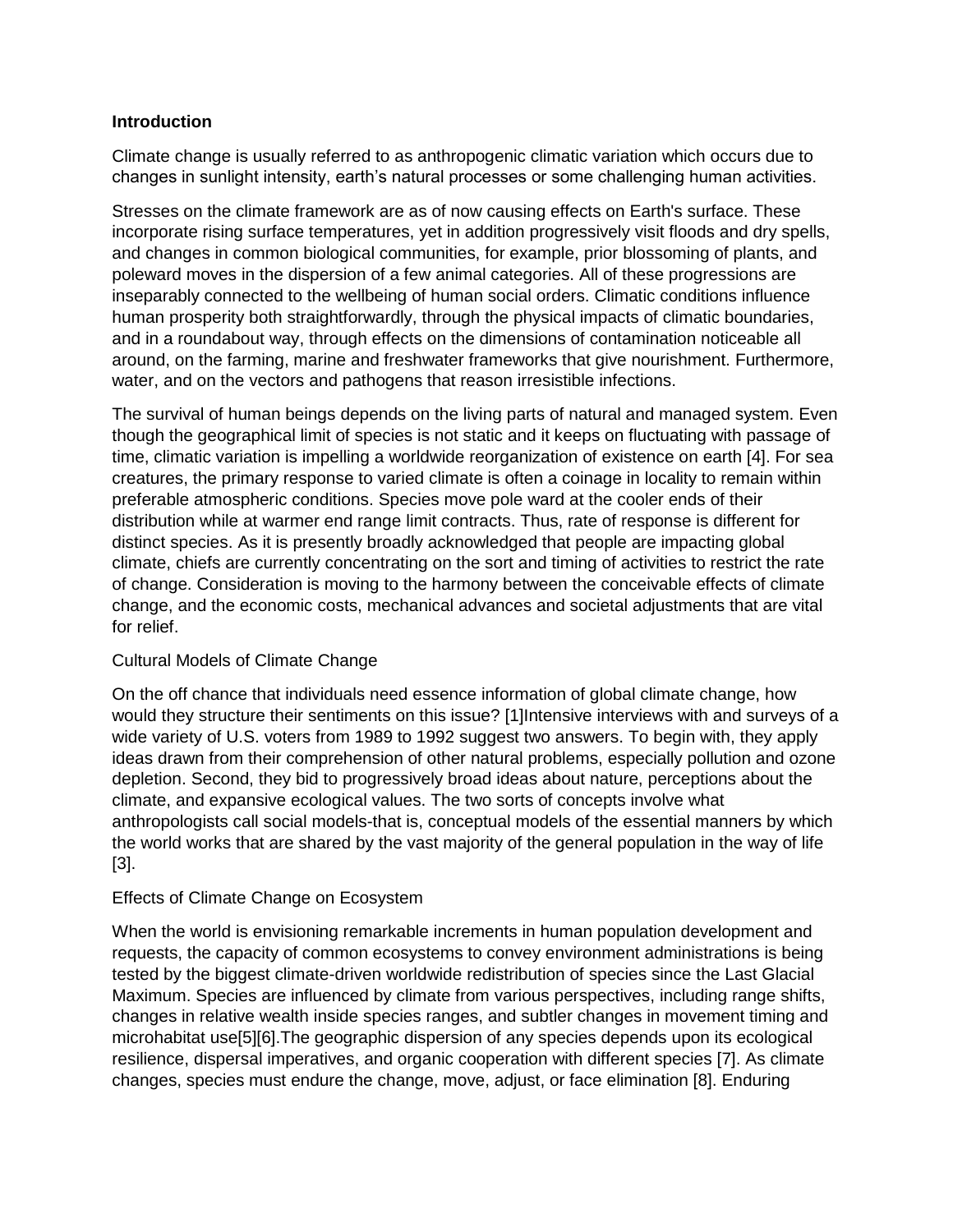species may consequently have expanded ability to live in new areas or diminished capacity to endure where they are at present arranged.



As the worldwide climate changes, human prosperity, ecosystem work, and even climate itself are progressively influenced by the moving topography of life. Climate-driven changes in species circulations, or range shifts, influence human prosperity both straightforwardly and in a roundabout way Some range moves even make criticisms (positive or negative) on the climate framework, modifying the pace of climate change

# **Climate Change and Human Infectious Diseases**

Climate changes incorporate variations in at least one climate factors including temperature, precipitation, wind, and daylight. These changes may affect the survival, proliferation, or dispersion of sickness pathogens and hosts, just as the accessibility and methods for their transmission condition. The wellbeing impacts of such effects will in general uncover as movements in the geographic and regular examples of human irresistible maladies, and as changes in their flare-up recurrence furthermore, seriousness. Bottomless writing tends to the factorial and potential effects of climate change on numerous kinds of irresistible illnesses, including vector-borne, water-borne, air-borne, and nourishment borne infections. This segment of the paper gives a methodical writing review on the impacts of changes in climate factors on the three parts of ailment — pathogen, host, and transmission.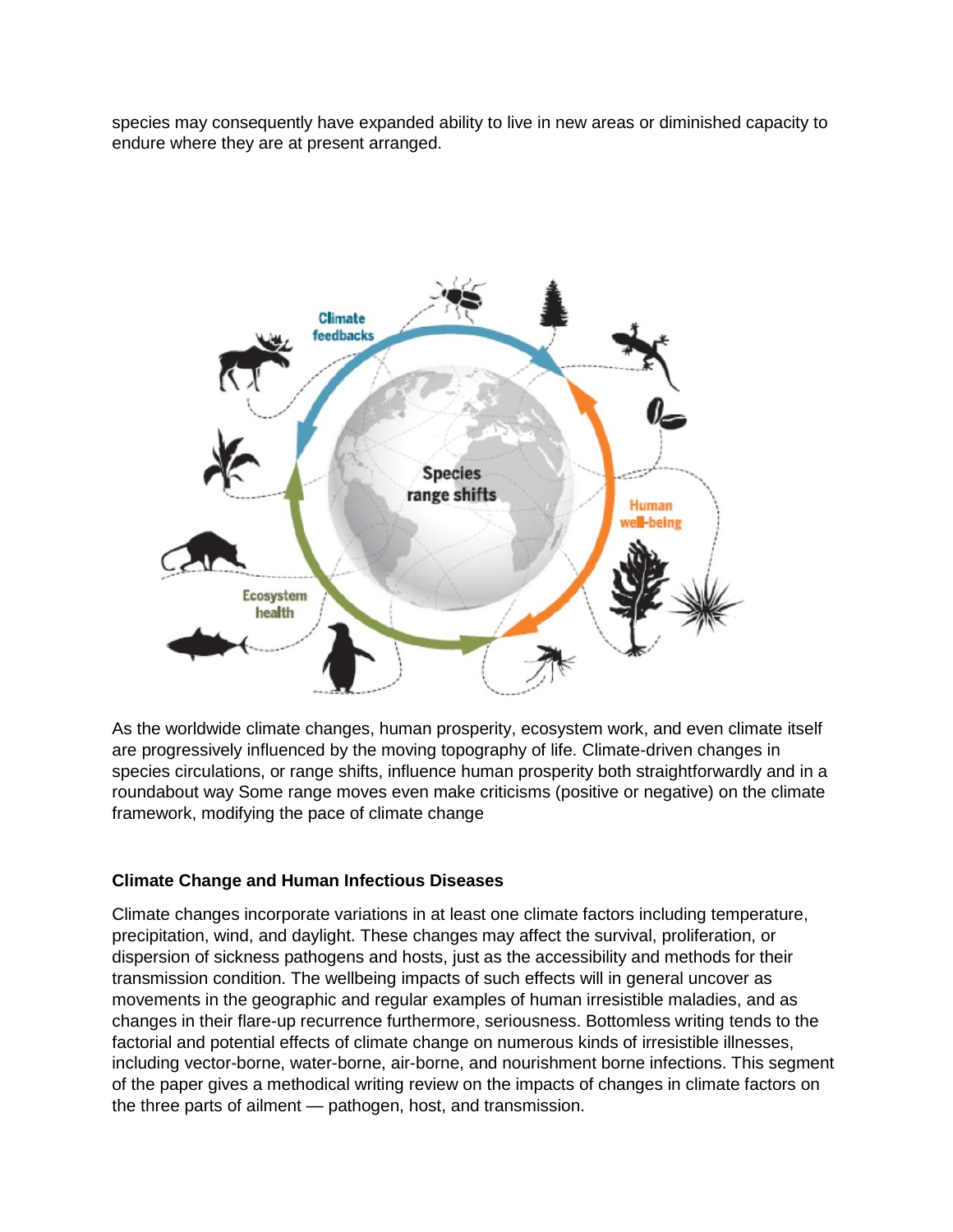

# **Urban Climate Change and Supportability Arranging**

Manageability and climate change reaction have progressively noteworthy jobs in neighborhood government arranging. Be that as it may, there are cooperative energies and pressures between talks of manageability and talks of climate change. It is misty whether nearby governments are building diverse talks that may bring about clashing ways to deal with maintainability and climate change approach making. Thus, it is critical to clear up the talks that are molding maintainability and climate change arranging and how they show in neighborhood government arranging.

Urban areas crosswise over Canada have moderately as of late created plans unequivocally centered around manageability. In the meantime, some have noticed the ascent of climate change as another sorting out talk for urban administration and the clear death of reasonable improvement Why, at that point, are Canadian districts embracing these particular maintainability plans and what work would they say they are attempting to do under the pennant of supportability? The appropriate responses are not yet clear. Neighborhood government maintainability endeavors in Canada have not been the focal point of much investigation, notwithstanding some examination of Canadian urban maintainability cases also, contemplates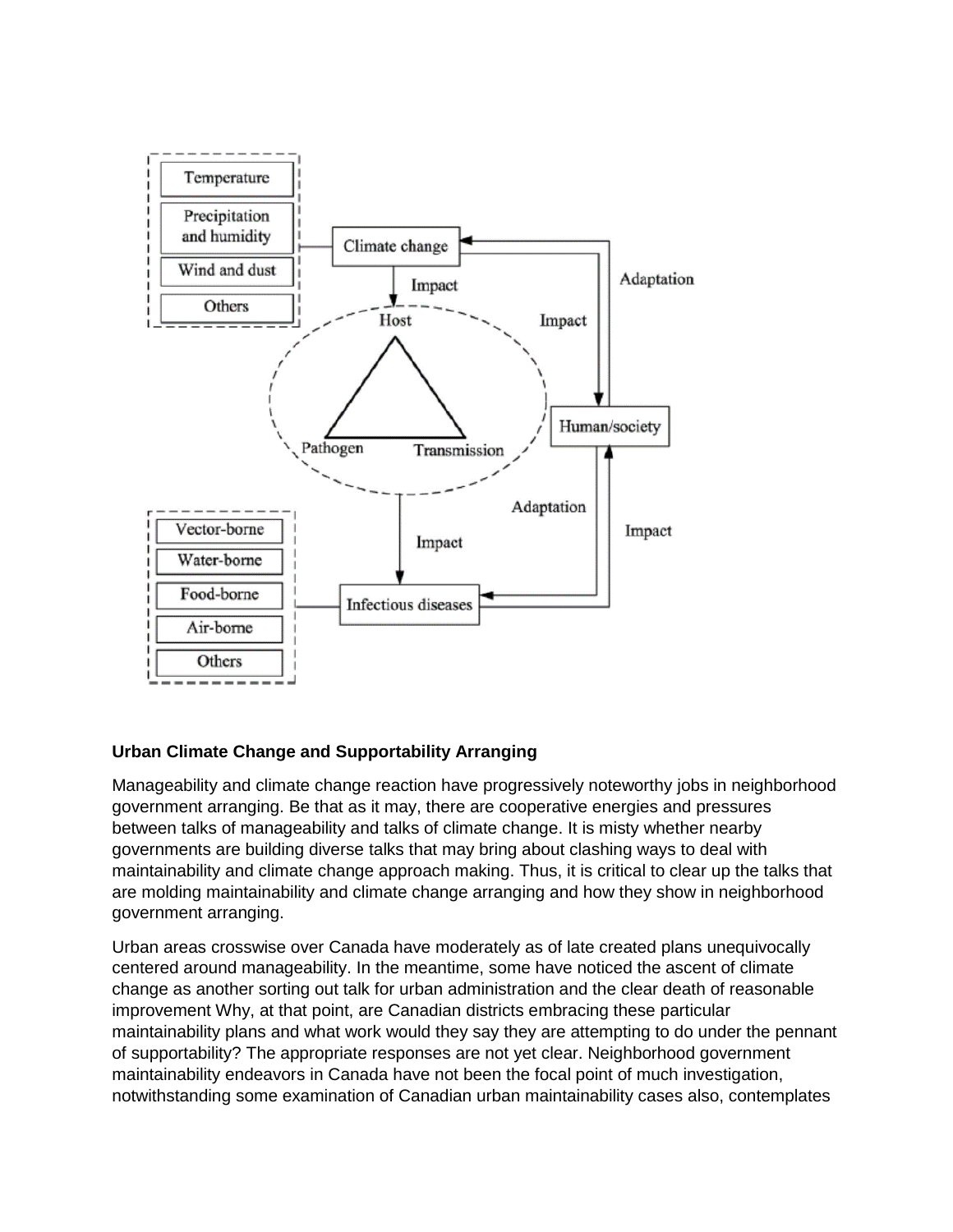concentrating on networks in Ontario and Alberta. Moreover, supportability and climate change reaction seem, by all accounts, to be sharing space in desultory structures forming nearby administration, yet our observational comprehension of this marvel is up until this point restricted.

# **Climate change and Evolution of Multilateralism**

It is most pertinent for climate change to be at the forefront of discussions on shaping the future, because for millions of people around the world, there can be no future without effective, coordinated and ambitious climate action.[9]

Every country and person of the world gets affected by climate change whether it is a rich or poor, an optimist of a pessimist. As it affects us all, so it becomes responsibility of all of us in integrity, at global level, to discuss and to take action on it. The global challenges need universal solutions. Climate action and multilateralism are mutually dependent today. Multilateralism is crucial for speedy and sustainable climate action. On the other hand the multilateralism too relies on ability to deliver on agreements and to follow all the action plans credibly, prescribed integrally. Various International climate action related agreements, in thepast years, are among the most important outcomes of multilateralism. These agreements from both their aspiration and their importance for people around the world[10].

# a. Past Scenario

"Study the past if you would define the future"

# (Confucius)

The decisions and the things in the past are crucial in determining the current behaviour of the policy makers and also matters in defining the sets of possible subsequent decisions.

Firstly, in 1979 the Long Range Transboundary Air Pollution (LRTAP) convention was adopted, with little agreement about the acid rain problem and about the need to take strong

regulatory action [11].

Further in 1958 the IMO (International Maritime Organisation) was established, for prevention of pollution from ships. It was established for the governance of maritime shipping. Under this, the states have adopted 53 treaties and more than 1000 codes, guidelines and recommendations related to maritime safety, security and pollution control. Further to combat the pollution from international shipping, the MARPOL i.e. international convention for the prevention of pollution from ships, had been emerged as protocol in 1978. IMO's measure of success lies in the results that the maritime pollution problem of oil spills has been reduced by 85 percent from 1985 to 2006 [12].

The Global nature of maritime shipping makes it difficult to attributes ship-based emissions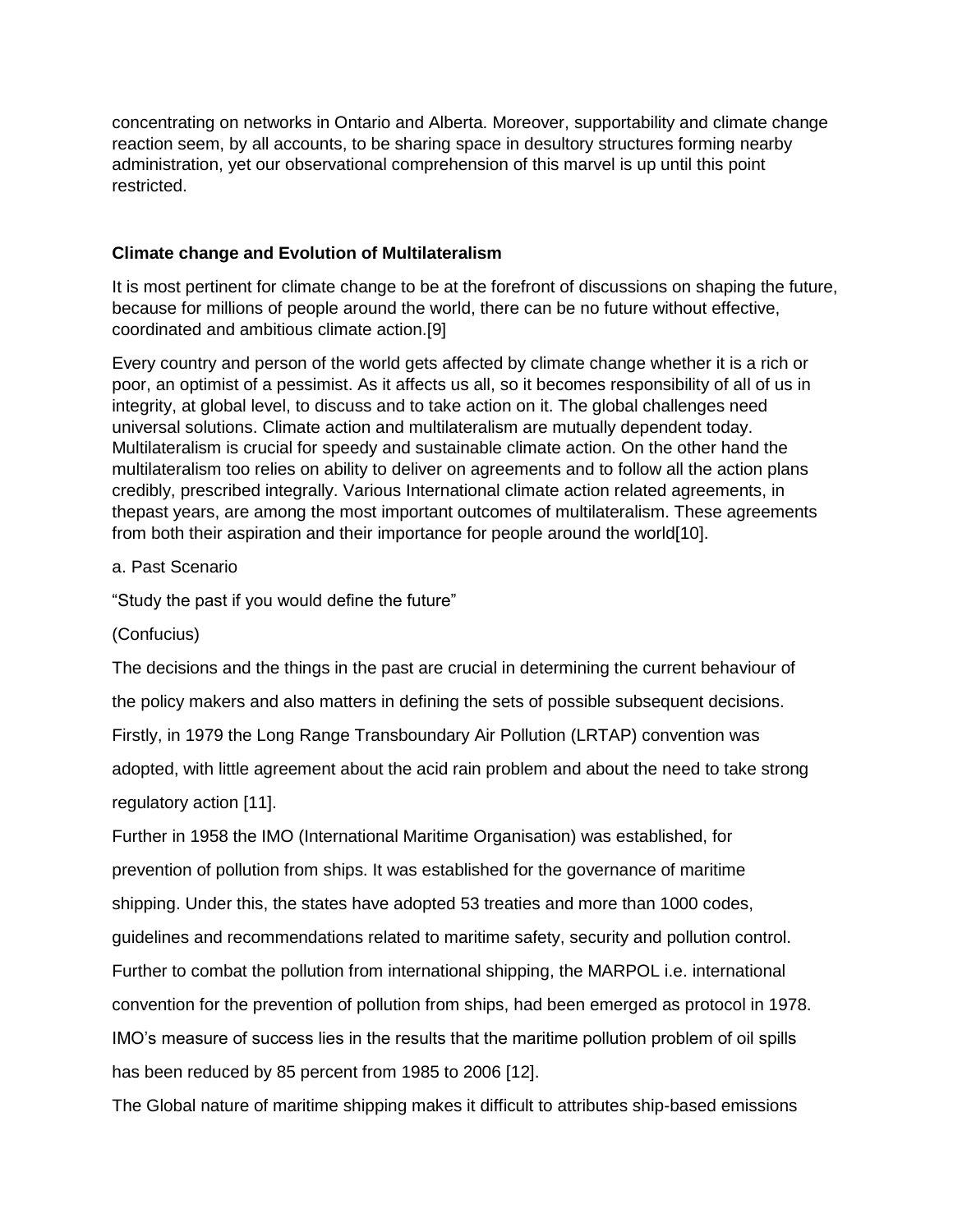and maritime pollution to a single country. So it became responsibility of all the involving countries in international shipping to following regulatory framework of IMO. However the Kyoto protocol also did not include these emissions in its national emissions targets. In many ways various countries in Maritime trade violate the rules as the world trade expanding. As a future action the MBM (Market Based Mechanism) was adopted in 2009 to limit the emissions, however still there is lack of consensus upon the type of MBM that should be adopted [13].

Further the Montreal Protocol was adopted in 1987 to limits the consumption and production of Ozone layer-depleting substance. It was signed by 197 countries and considered as the most successful global climate actions. Under this the multilateral fund was established in 1991 to assist developi8ng countries meet their Montreal Protocol commitments (EPA)[14]. In 1992, the Rio earth summit adopts a series of international agreements including the UNFCCC. UNFCCC Govern by the COP (Conference of Parties) which meet annually for global climate change effort.

Further the Copenhagen agreement was adopted at COP 15 in 2009. Though the Copenhagen agreement was only a political agreement, but reflected significant progress on several fronts. The main features of this agreement was to set a goal of limiting global temperature increase to 2 degree Celsius, called on all countries to put mitigation pledges; established broad terms for the reporting and verification of countries' actions; and further called for the establishment of a new green climate fund.

The Cancun agreement was the successor to the Kyoto Protocol. Further the Paris agreement in 2015 was the hybrid approach of top-down 'Kyoto approach' and the bottom-up 'Copenhagen-Cancun agreements'. This agreement was established to determine the responsibility of each country by their own as under its nonbinding nationally determined contribution [17].

#### b. Present scenario

The present day centerpieces for multilateral movement against climate variations are the United Nations Framework Convention on Climate Change (UNFCCC), its associated Kyoto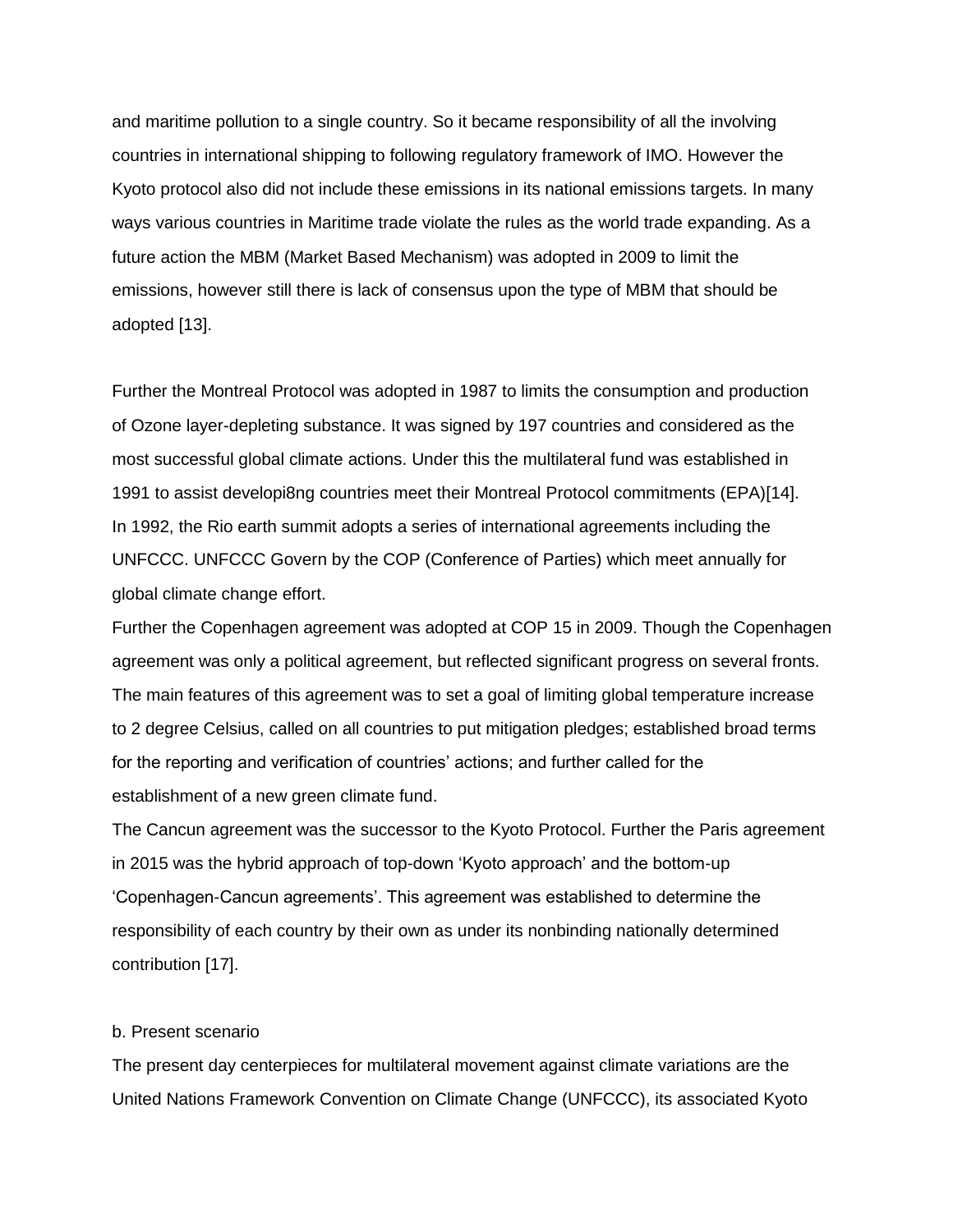Protocol, the Copenhagen Accord, and the COP-17 Durban Platform for superior action ("Durban Platform"). The structure for global climate governance seems particularly shaky after the 15th convention of parties (COP-15), in Copenhagen, failed to overcome entrenched differences among the major parties and supply centred emissions cuts.

Following Copenhagen, COP-sixteen, in Cancun, made a few strides closer to effective multilateral action, however the regime nevertheless falls well short of promoting wished motion to impact positive change, including committing to a post–Kyoto framework. Further, little progress was made at some stage in the COP-17 assembly in Durban. While events agreed to extend the Kyoto Protocol till at the least 2017 as well as solidified an operating shape for the Green climate Fund. Delegates to the COP-17 did agree, but, that the new accord could encompass reduction goals for all nations, in place of solely those taken into consideration to be advanced.

Even though delegations at Durban, Cancun, and Copenhagen advanced reporting mechanisms, funding pledges, and unilaterally declared country-specific emissions discount desires, the continuing loss of an international enforcement frame has left those guarantees largely empty. The limitations of the Durban Platform, in addition to the increasingly more tenuous popularity of the Kyoto Protocol, have created a fresh imperative for international movement on climate change. The tension among developing and advanced nations is fueled by using ongoing disagreements over how to interpret a essential underpinning of the UNFCCC and Kyoto framework—particularly, the principle of "common but differentiated responsibilities" in particular on the subject of organising and achieving significant mitigation targets .

Need of 'New Multilateralism' for climate change action

Now there is need of a new and another vision, need of a 'new multilateralism' that perceives the interconnected idea of worldwide difficulties. Not only the countries but businesses scientists should also involve in investment and innovation to further take action on climate variations impacting the whole world. In the domain of environmental change, the key economies and producers must shoulder the best weights. In any case, if arrangements are to be economical, they require purposeful activity by all. As we have realize that what we need to do and who needs to do it. The inquiry is now, how would we do it? The new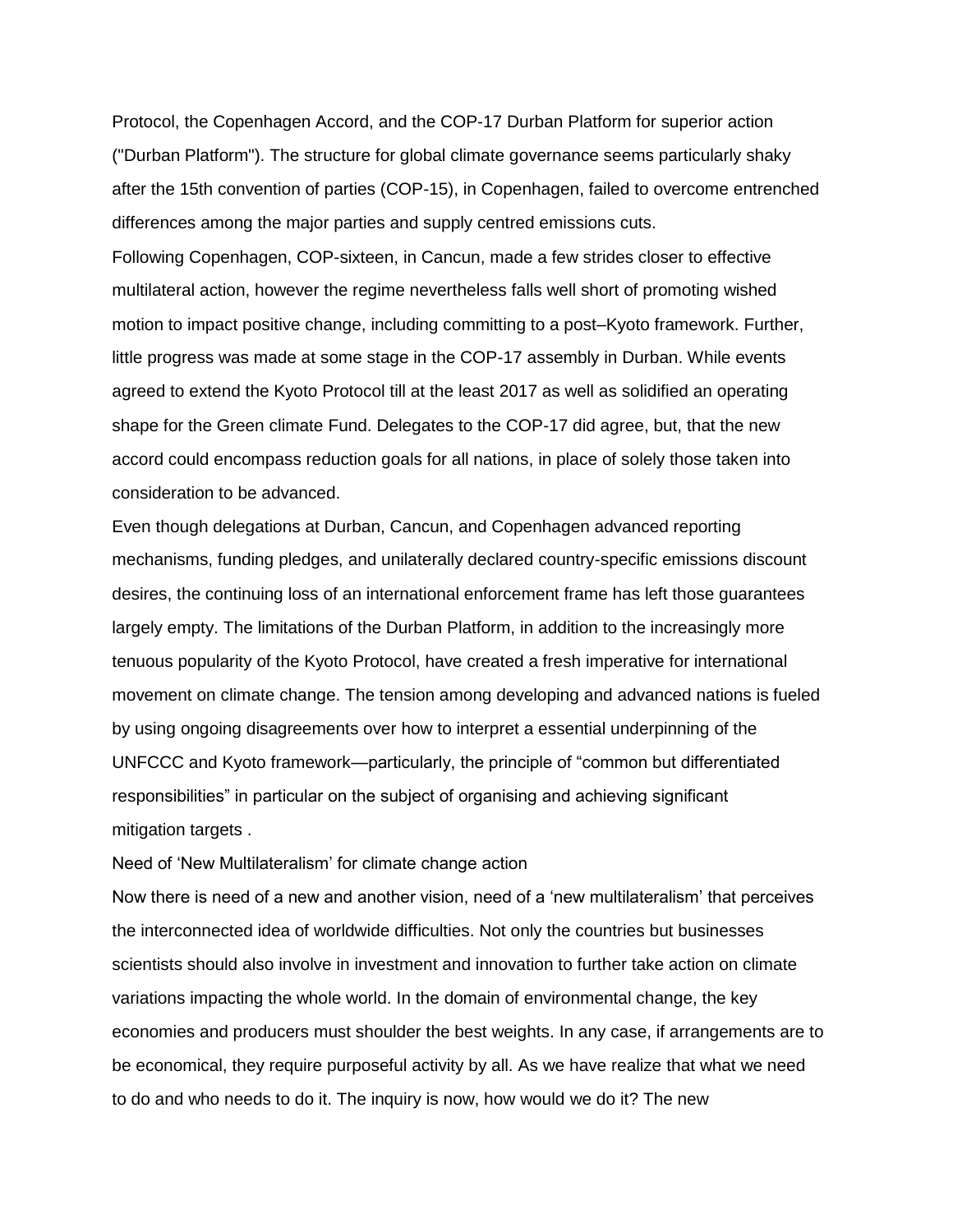multilateralism must guarantee that we don't address worldwide difficulties in separation. The monetary emergency, the atmosphere emergency, the sustenance emergency and wretched destitution can't be settle now in piecemeal design. There is need of compelling and enabled instrument of administration equipped for meeting the prevailing worldwide difficulties of the twenty-first century.

## **Conclusion**

In future climatic changes may restrict capacity of electricity production by inclining the incidence of utmost drought and heat events. The significant drop in generating capacity is predicted on the basis of long term variations in stream flow, humidity, air density, water temperature and air temperature. There is a dire need to opt strategies to put cap on upcoming atmospheric changes if we are to curb the problem of global extinction of species and its effects on human well being. Overall, policies at global level, that can bind the international community for the collective action against climate change, required to overcome the threat of climate change and ensure sustainable development to all. The success of future actions depends upon reconstructing and maintaining the multilateral process that can encourage inclusive global responses. A common path, with a new multilateral vision, can combat climate change threats as well as open up the way to opportunities ahead.